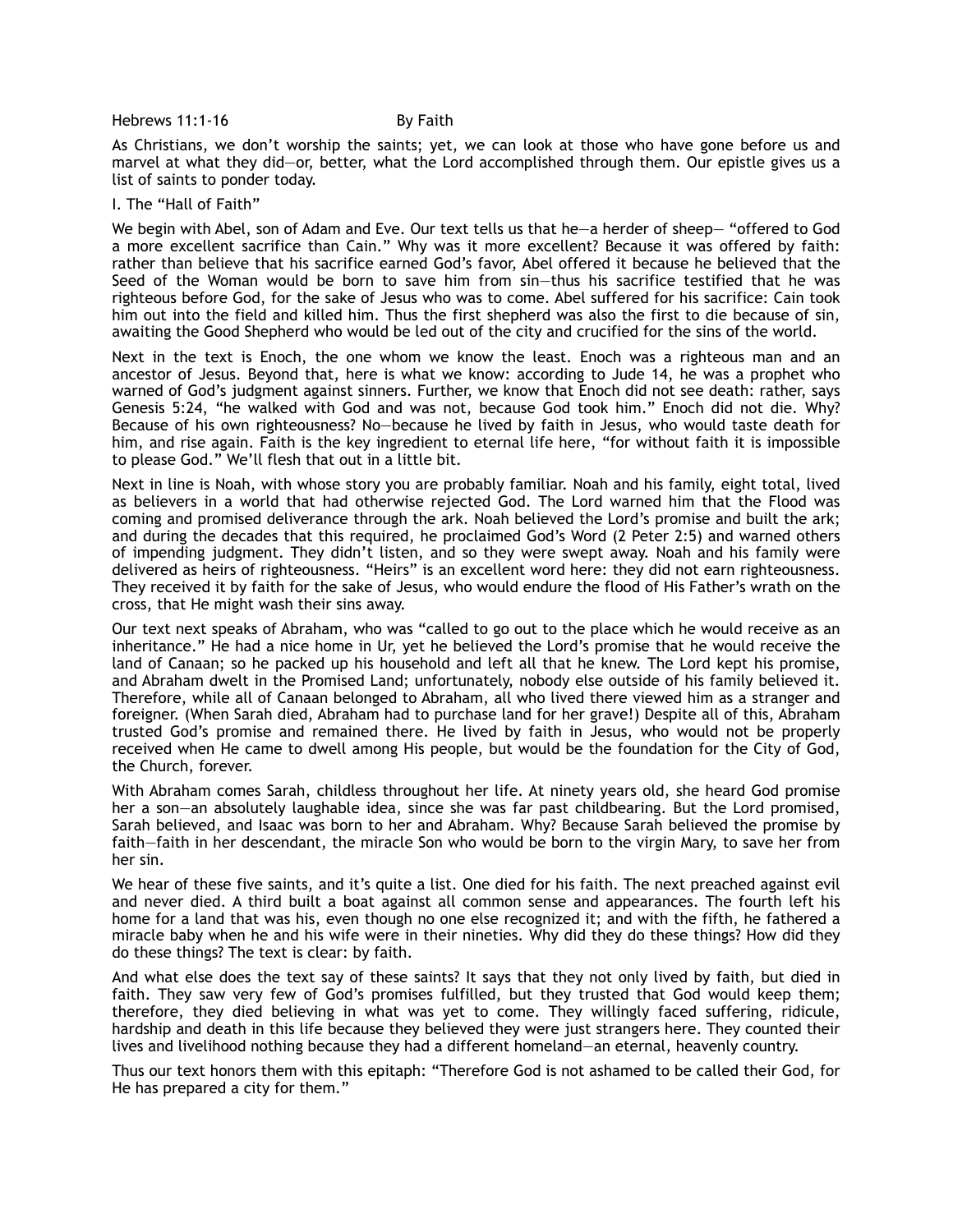I, for one, would be honored to have such a statement on my gravestone. And perhaps you find yourself saying, "I wish that I had that sort of faith. I can't imagine leaving home for a foreign land or building the ark or suffering death for a sacrifice. I know that isn't me. I'm not like that. I wish I could have faith like them."

II. Faith for You

Dear brothers and sisters in Christ, rejoice. You do have faith like them. You have the same faith of Abel and Enoch, Noah and Abraham and Sarah. I give you a few passages to consider.

First off, Ephesians 2:8, 9: "For by grace you have been saved through faith, and that not of yourselves; it is the gift of God, not of works, lest anyone should boast." What is the gift of God? Faith is—along with grace. Faith is given to you by God with forgiveness. It is not something earned by works. Faith is a gift—that you believe in Jesus is a gift from God. It has to be this way. If we truly believe the Scriptures that we were born dead in sin, then we couldn't make ourselves alive. God had to give us life, which He does by giving us forgiveness and faith.

Now, God has given you forgiveness for Jesus' sake, just as He did for Abel, Enoch and the rest because like you, they were all born dead in sin. It's the same Jesus and the same forgiveness. Likewise, He gives you the same faith.

The next verse is I Corinthians 12:3: "Therefore I want you to understand that no one speaking in the Spirit of God ever says 'Jesus is accursed!' and no one can say 'Jesus is Lord' except in the Holy Spirit." This teaches us two things. First, the gift of faith is the work of the Holy Spirit. Second, what does faith do? It believes in Jesus. It clings to the Savior and the forgiveness He has won. To have faith is to believe that Jesus, the only-begotten Son of God, became flesh and died on the cross for you. You cannot believe in Jesus without faith. By faith, you believe in Him, and so forgiveness is yours.

Now, who died for the sins of Abel, Enoch, Noah, Abraham and Sarah? Jesus did. In whom did they believe? In Jesus, the Savior who was to come. Their faith held on to Jesus, just like your faith does. Same Jesus, same faith. Thus you have the same faith as these saints. Therefore, you have the same forgiveness, Savior, salvation and eternal life.

We want to add, however, that the Bible speaks of strong faith and weak faith. Strong faith is better able to resist temptation and accomplish more good works than weak faith. Think of it this way: if you have a heartbeat, you are alive. You're alive whether your heartbeat is weak or strong-though a strong heartbeat is far better than a weak one. Likewise, you are alive in Christ whether your faith is weak or strong—though a strong faith is far better. How is your faith strengthened? Romans 10:17 tells you: "So faith comes from hearing, and hearing through the Word of Christ." The Holy Spirit gives and strengthens your faith through the Word of God. That's why you rejoice daily to remember your Baptism, where God gave you faith by water and the Word. That's why your faith can't wait to get to church, to hear the Word of God and gather strength. That's why your faith delights to feast upon the Savior's body and blood, present in, with and under bread and wine by the Word of God.

In short, faith is a gift given by God, as it was to the saints in our text. Faith clings to Jesus and His forgiveness, as did the saints in our text. Faith comes by hearing the Word—as you and the saints in our text have heard God's Word.

Therefore, if you believe that faith is something you've come up with in order to please God, repent. It is His gift to you for your salvation. To claim it is your doing is to rob God of glory for yourself. If faith is something you do, then it is your work and it is never certain. If faith is God's gift, then your salvation is sure.

If you believe that faith is all about getting God to do what you want Him to, repent. Faith is about clinging to Jesus and His forgiveness, and faith always prays, "Our Father, thy will be done, not mine."

Where you have neglected to hear and read God's Word on a regular basis, or where you have not availed yourself of His Supper, repent. In doing so, you have withheld food from the faith God has given, and so you have weakened that gift. You may believe it has made no difference, but it has. Repent, and rejoice that Christ has died for this sin, too, that you might be forgiven and strengthened in faith once more.

Rejoice! God gives you faith and counts you among His saints for Jesus' sake. You may not suffer death like Abel because of it, though you will suffer; and God grants you the faith to endure. In the meantime, too, He rejoices in your works, because you are His child for Jesus' sake; and a good Father